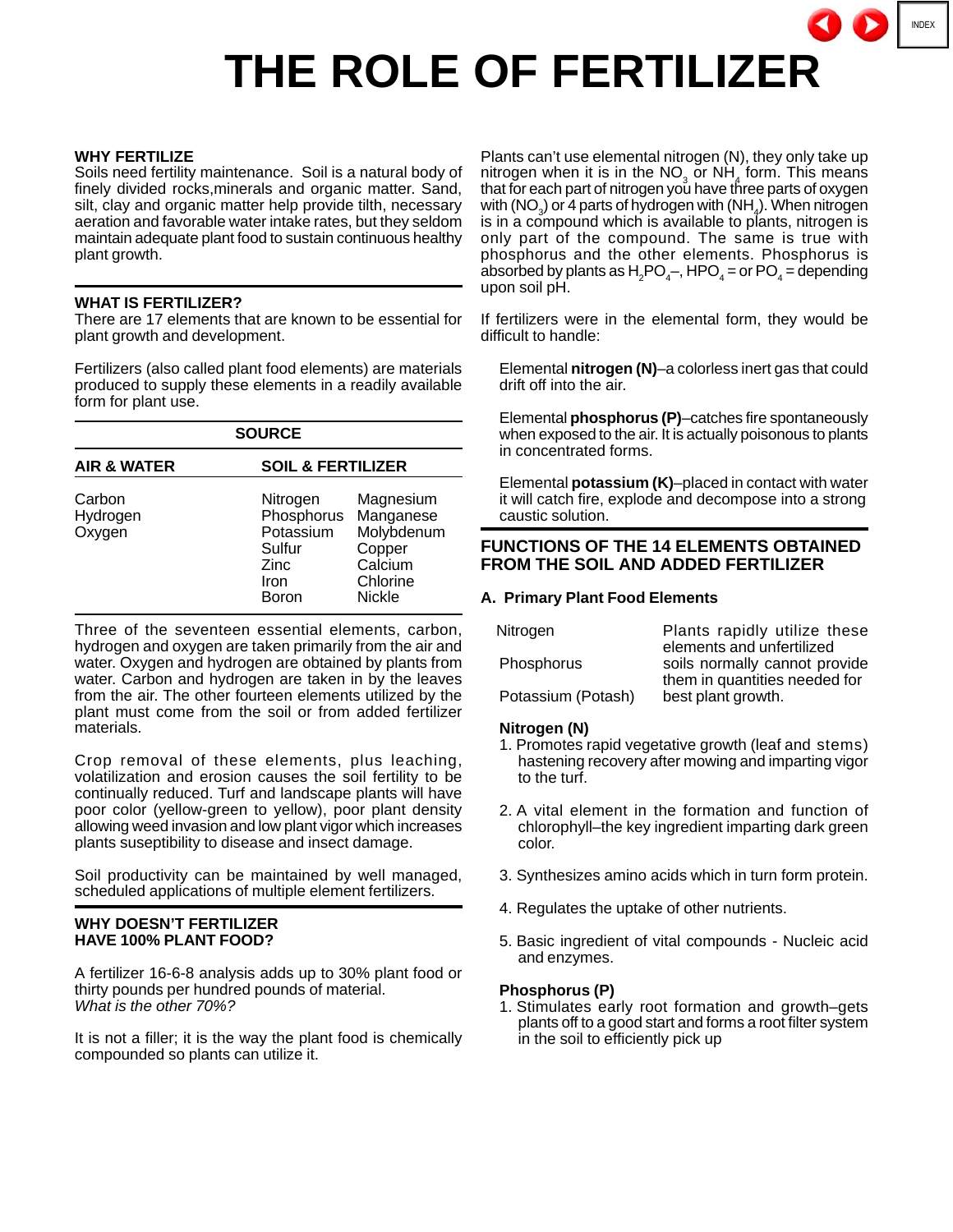the other available plant nutrients and water. Improves the strength and stamina of the plant.

- 2. Hastens maturity (conversion of starch to sugar).
- 3. Stimulates blooming and seed development.
- 4. Causes energy transformation and conversion processes in which sugars are converted to hormones, protein and energy to grow new leaves and fruit.
- 5. Forms nucleic acids (DNA and RNA).
- 6. Vital for photosynthesis (greening for plants).
- 7. Essential for cell division.

#### **Potassium (K)**

- 1. Aids in the development of stems and leaves.
- 2. Increases disease resistance and hardiness which helps wearability.
- 3. Strengthens cell walls, causing grass to stand up and reduces lodging.
- 4. Affects water intake by plant cells–plants with inadequate potassium may wilt in the presence of ample moisture.
- 5. Acts as a catalyst in Iron uptake.
- 6. Essential to the formation and translocation of protein, starches, sugar and oil–improving the size and quality of fruit, grains and tubers.

#### **B. Secondary Plant Food Elements**

| Calcium   | They are used in somewhat<br>less quantities than the primary    |
|-----------|------------------------------------------------------------------|
| Magnesium | elements, but they are just as<br>essential for plant growth and |
| Sulfur    | quality.<br>٠                                                    |

#### **Calcium (Ca)**

- 1. Calcium is an essential part of cell wall structure and must be present for the formation of new cells.
- 2. Deficiency of calcium causes weakened stems and premature shedding of blossoms and buds.

#### **Magnesium (Mg)**

- 1. Essential for photosynthesis (greening of plant).
- 2. Activator for many plant enzymes required in growth process.

#### **Sulfur (S)**

1. A constituent of three amino acids and is therefore essential in the formation of protein.

- 2. Helps maintain green color in plants.
- 3. Improves alkaline soils.
- 4. Helps compacted soils–making them loose and allowing better water penetration.

Sulfur Note–There are commonly two types of sulfur applied to plants and soils: Sulfate Sulfur -  $(SO_4)$ ; Elemental Sulfur  $(S)$ 

#### Sulfate Sulfur (SO<sub>.</sub>)

Sulfate Sulfur  $(SO_4)$  is the form taken up for plant food. Many plants require as much sulfur as phosphate in their growth processes.

Sulfate Sulfur  $(SO_4)$  is contained in gypsum  $(CaSO_4)$ and other sulfate fertilizers–Ammonium Sulfate, Ammonium Phosphate Sulfate and many turf fertilizers.

Gypsum (CaSO $_A$ ) will help reclaim alkali soils and make them loose and friable. Alkali soils contain sodium which causes soil to disperse, puddle and seal up. The free calcium from gypsum will replace the sodium on the clay particle and allow the sodium to be leached out of the soil.

It also causes the small soil particles to flocculate (join together in small crumbs), leaving space between them for air and water movement.

# **HOW SULFUR & GYPSUM RECLAIMS SODIUM SOILS**